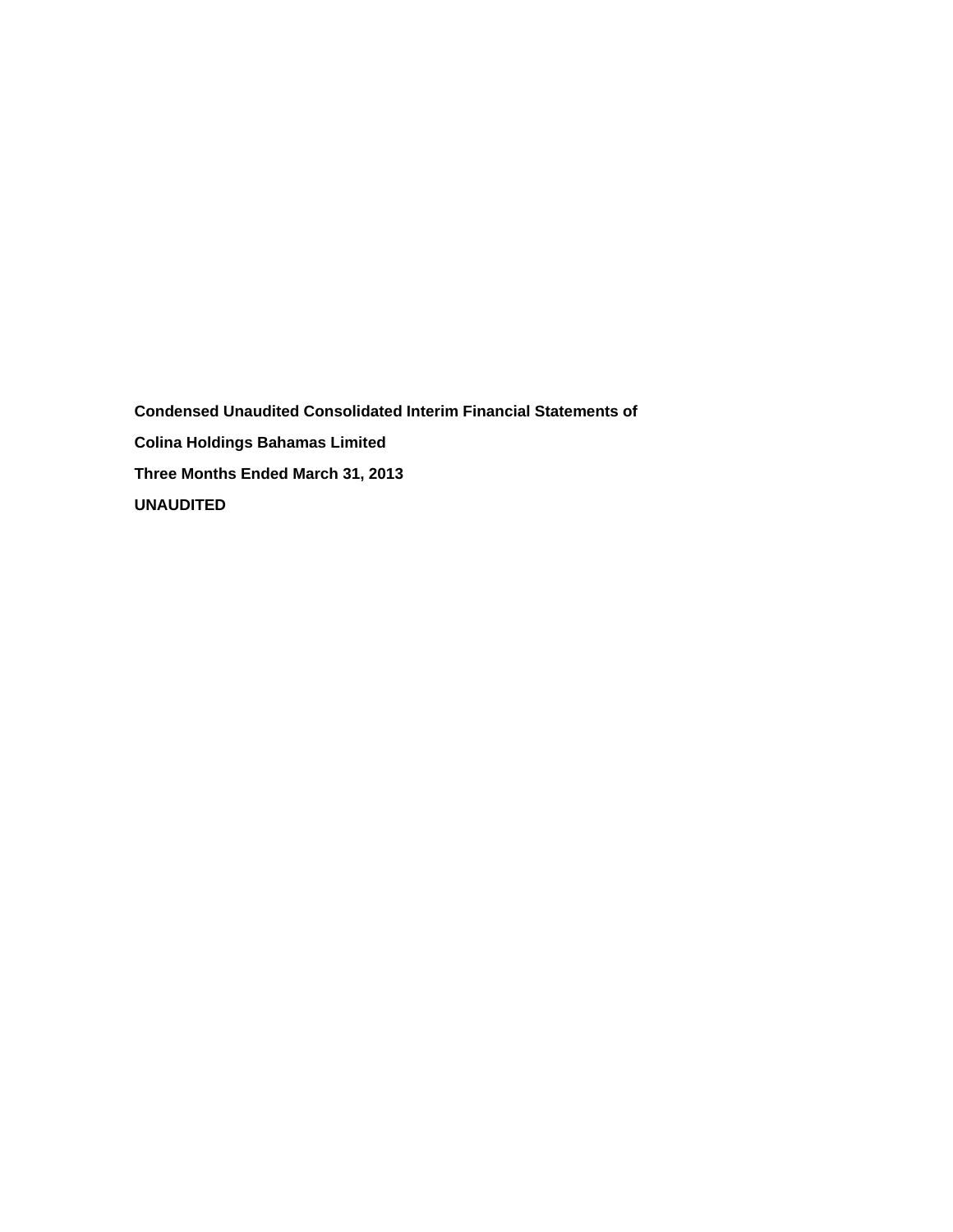## **Message from the Chairman**

Dear Shareholders,

I am pleased, on behalf of the Board of Directors, to report a strong start to 2013, marked by a significant increase in net income and continued growth in shareholders' equity in spite of the prevailing economic environment.

Net income attributable to the Company's ordinary shareholders for the period January 1, 2013 to March 31, 2013 increased by \$1.0 million to \$2.8 million or \$0.11 per ordinary share, compared to net income of \$1.7 million or \$0.07 per ordinary share for the same period in the prior year. Total equity stands at \$131.7 million at March 31, 2013 compared to \$127.9 million at December 31, 2012.

Total gross premium revenues during the first quarter of 2013 totalled \$33.4 million compared to \$34.1 million for the three months ended March 31, 2012. While gross premiums for the Company's core life and health business lines have increased relative to prior year, a decrease in the Company's participation in reinsurance facilities has resulted in a decrease in gross premium revenues and a decrease in the changes in provision for future policyholder benefits. Net policyholder benefits remain relatively flat against prior year, totalling \$21.8 million for the first three months of 2013.

Returns on the investment securities portfolio remain flat against prior year with net investment income totalling \$7.9 million for the three months ended March 31, 2013.

At \$8.3 million, general and administrative expenses remain within the Company's budget based on its planned operational expenditures.

Our balance sheet continues to reflect high quality investments. Total assets have increased to \$586.1 million as at March 31, 2013 compared to \$583.1 million as at December 31, 2012. Invested assets remain a significant proportion of the asset base, comprising 84.2% of total assets.

The Company's first-quarter strong financial results speak to the Company's ability to adapt to the new economic reality, and to continue our growth in core businesses while pursuing sound investment and operational efficiency initiatives which will enhance value for our customers and shareholders.

\_\_\_\_\_\_\_\_\_\_\_\_\_\_\_\_\_\_\_\_\_\_\_\_\_\_\_\_

Terence Hilts Chairman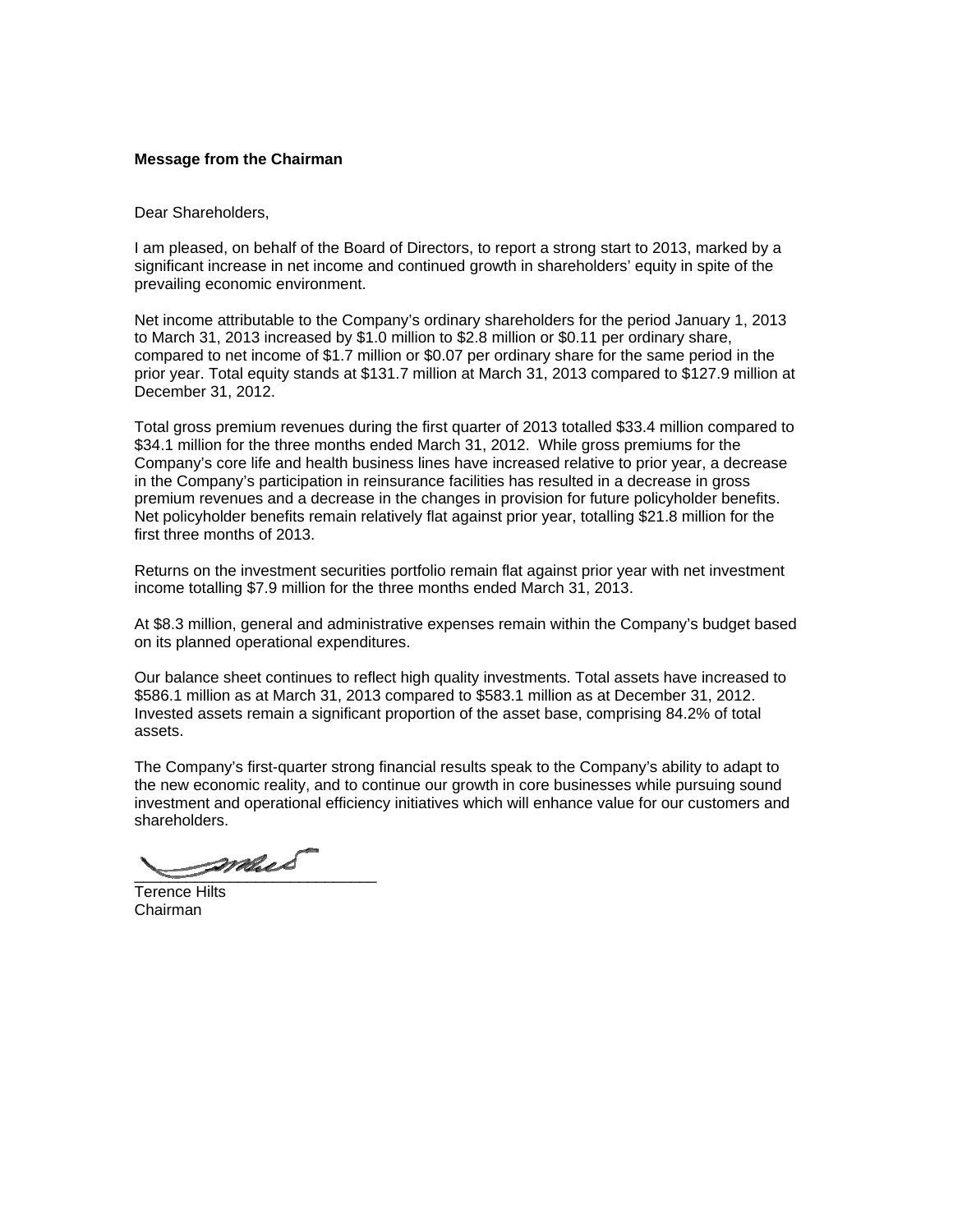## **COLINA HOLDINGS BAHAMAS LIMITED Unaudited Consolidated Interim Statement of Financial Position**

As at March 31, 2013 with comparative figures as at December 31, 2012 (Expressed in Bahamian dollars)

|                                      | March 31,<br>2013 |             | December 31,<br>2012 |             |  |
|--------------------------------------|-------------------|-------------|----------------------|-------------|--|
| <b>ASSETS</b>                        |                   |             |                      |             |  |
| Term deposits                        | \$                | 43,426,636  | \$                   | 32,507,472  |  |
| Investment securities                |                   | 267,318,485 |                      | 258,285,312 |  |
| Mortgages and commercial loans       |                   | 56,852,472  |                      | 58,507,747  |  |
| Policy loans                         |                   | 65,555,466  |                      | 65,749,812  |  |
| Investment properties                |                   | 49,686,262  |                      | 49,476,534  |  |
| Investment in associates             |                   | 10,677,794  |                      | 10,862,733  |  |
| Total invested assets                |                   | 493,517,115 |                      | 475,389,610 |  |
| Cash and demand balances             |                   | 20,243,493  |                      | 23,900,097  |  |
| Receivables and other assets         |                   | 39,051,268  |                      | 50,416,789  |  |
| Property and equipment               |                   | 19,984,543  |                      | 19,951,616  |  |
| Goodwill                             |                   | 12,512,749  |                      | 12,512,749  |  |
| Other intangible assets              |                   | 756,629     |                      | 963,873     |  |
| <b>Total assets</b>                  | \$                | 586,065,797 | \$                   | 583,134,734 |  |
| <b>LIABILITIES</b>                   |                   |             |                      |             |  |
| Provision for future policy benefits | \$                | 345,251,406 | \$                   | 342,605,833 |  |
| Policy dividends on deposit          |                   | 29,286,802  |                      | 29,367,158  |  |
| Total policy liabilities             |                   | 374,538,208 |                      | 371,972,991 |  |
| Other liabilities                    |                   | 79,853,947  |                      | 83,245,161  |  |
| <b>Total liabilities</b>             |                   | 454,392,155 |                      | 455,218,152 |  |
| <b>EQUITY</b>                        |                   |             |                      |             |  |
| Ordinary shares                      |                   | 24,729,613  |                      | 24,729,613  |  |
| Treasury shares                      |                   | (154, 531)  |                      | (154, 531)  |  |
| Share premium                        |                   | 5,960,299   |                      | 5,960,299   |  |
| <b>Revaluation reserve</b>           |                   | 8,739,546   |                      | 8,736,942   |  |
| Retained earnings                    |                   | 47,176,089  |                      | 44,410,992  |  |
| Total ordinary shareholders' equity  |                   | 86,451,016  |                      | 83,683,315  |  |
| Preference shares                    |                   | 30,000,000  |                      | 30,000,000  |  |
| Total shareholders' equity           |                   | 116,451,016 |                      | 113,683,315 |  |
| Non-controlling interests            |                   | 15,222,626  |                      | 14,233,267  |  |
| <b>Total equity</b>                  |                   | 131,673,642 |                      | 127,916,582 |  |
| <b>Total liabilities and equity</b>  | \$                | 586,065,797 | \$                   | 583,134,734 |  |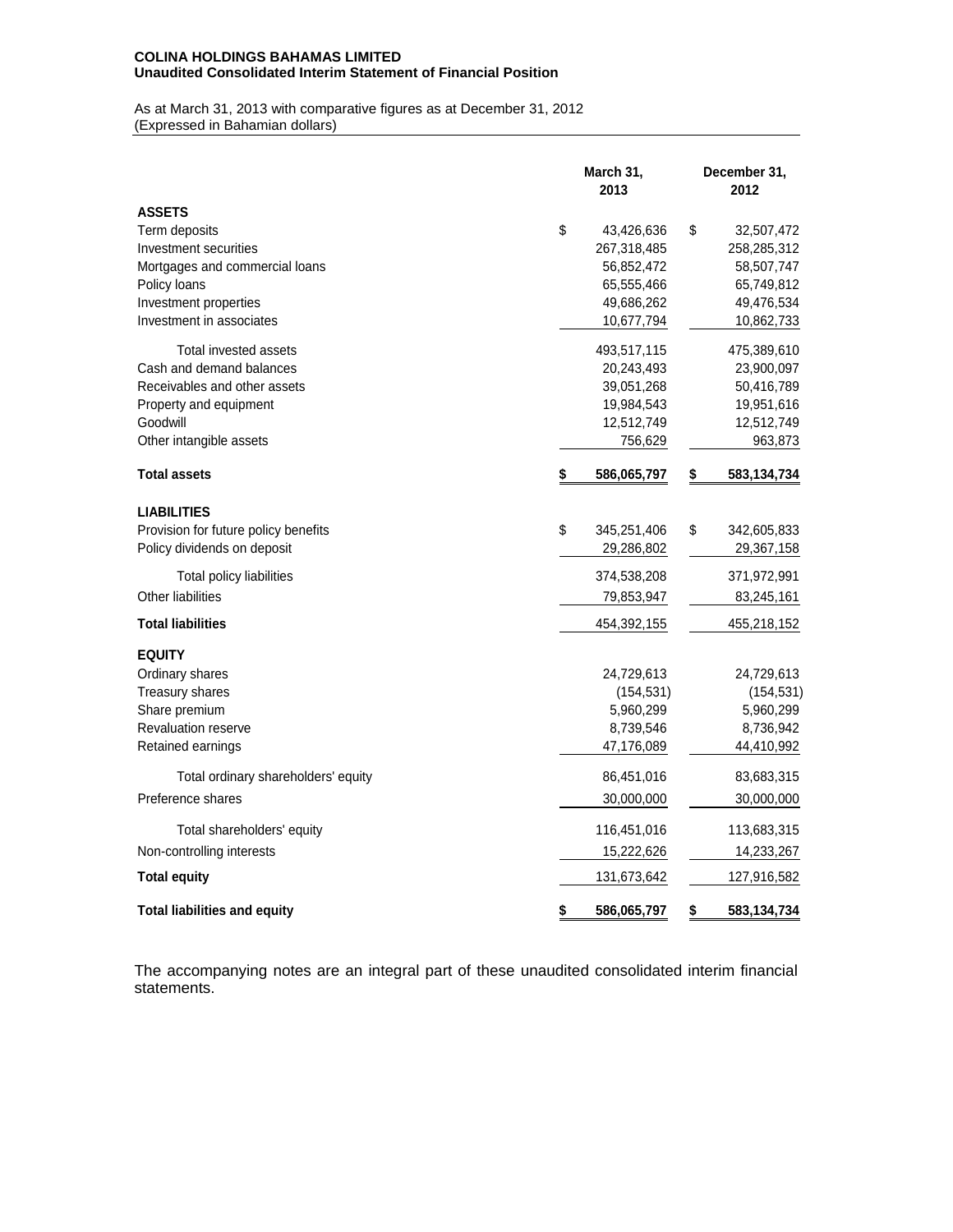#### **COLINA HOLDINGS BAHAMAS LIMITED Unaudited Consolidated Interim Statement of Income**

For the three months ended March 31, 2013 with comparative figures for the three months ended March 31, 2012

(Expressed in Bahamian dollars)

|                                                 | <b>3 Months Ended</b><br>March 31, 2013 |            | <b>3 Months Ended</b><br>March 31, 2012 |            |  |
|-------------------------------------------------|-----------------------------------------|------------|-----------------------------------------|------------|--|
| <b>Revenues:</b>                                |                                         |            |                                         |            |  |
| Premium revenue                                 | \$                                      | 33,351,440 | \$                                      | 34,149,469 |  |
| Less: Reinsurance premiums                      |                                         | 2,926,529  |                                         | 2,991,330  |  |
| Net premium revenue                             |                                         | 30,424,911 |                                         | 31,158,139 |  |
| Net investment income                           |                                         | 7,866,498  |                                         | 7,824,107  |  |
| Other income                                    |                                         | 2,033,544  |                                         | 2,197,305  |  |
| <b>Total revenues</b>                           |                                         | 40,324,953 |                                         | 41,179,551 |  |
| <b>Benefits and expenses:</b>                   |                                         |            |                                         |            |  |
| Policyholders' benefits                         |                                         | 23,879,460 |                                         | 24,602,998 |  |
| Less: Reinsurance recoveries                    |                                         | 2,085,000  |                                         | 2,800,578  |  |
| Net policyholders' benefits                     |                                         | 21,794,460 |                                         | 21,802,420 |  |
| Changes in provision for future policy benefits |                                         | 2,645,573  |                                         | 4,217,070  |  |
| General and administrative expenses             |                                         | 8,253,777  |                                         | 8,314,567  |  |
| Commissions                                     |                                         | 2,737,765  |                                         | 3,056,102  |  |
| Premium and other tax expense                   |                                         | 884,193    |                                         | 887,427    |  |
| Finance costs                                   |                                         | 146,382    |                                         | 52,495     |  |
| Other expenses                                  |                                         | 298,369    |                                         | 251,054    |  |
| Total benefits and expenses                     |                                         | 36,760,519 |                                         | 38,581,135 |  |
| Net income for the period:                      |                                         | 3,564,434  | \$                                      | 2,598,416  |  |
| Net income attributable to:                     |                                         |            |                                         |            |  |
| Equity shareholders of the Company              | \$                                      | 3,233,847  | \$                                      | 2,206,847  |  |
| Non-controlling interests                       |                                         | 330,587    |                                         | 391,569    |  |
| Net income for the period                       | \$                                      | 3,564,434  | \$                                      | 2,598,416  |  |
| Basic earnings per ordinary share (Note 4)      | \$                                      | 0.11       | \$                                      | 0.07       |  |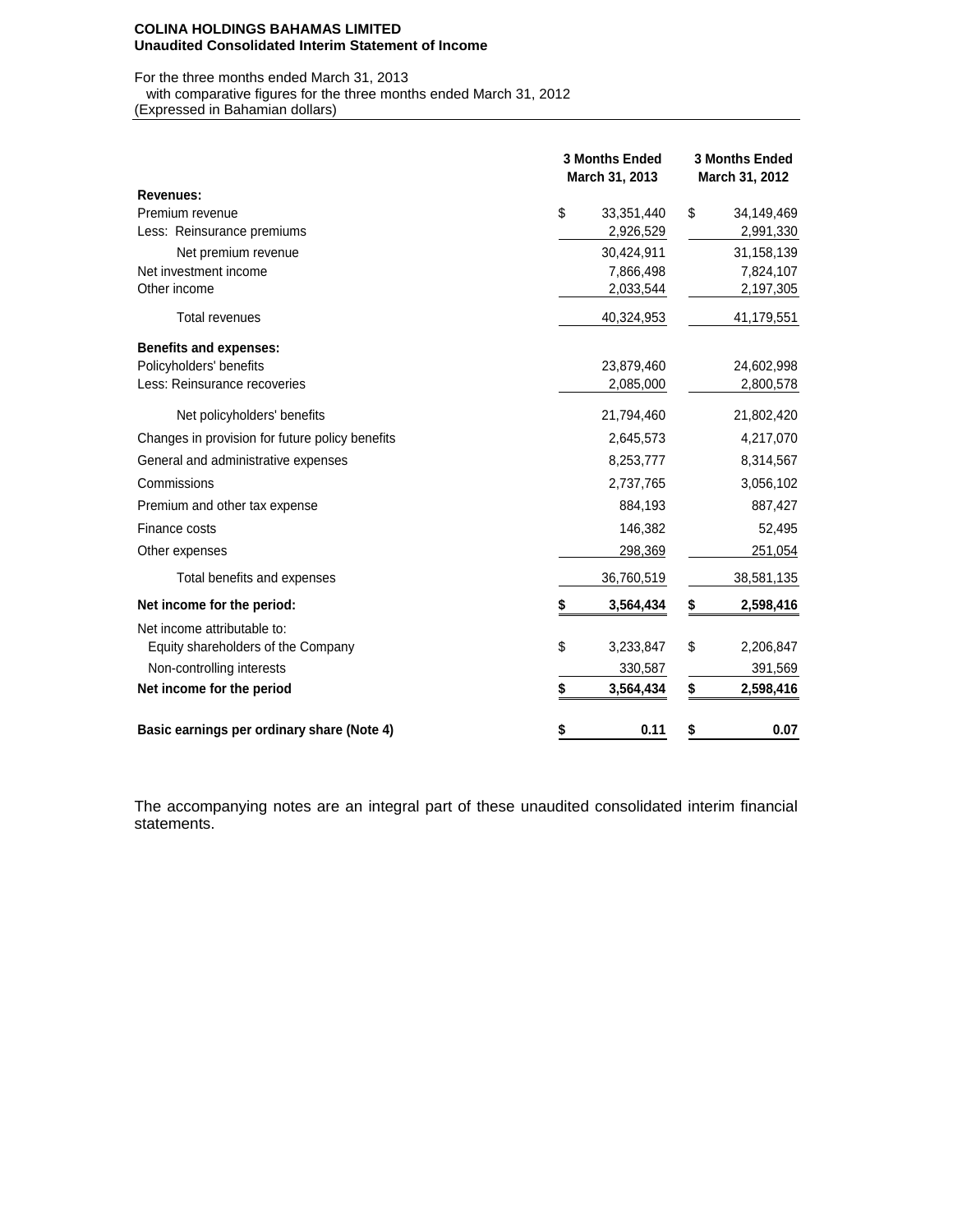#### **COLINA HOLDINGS BAHAMAS LIMITED Unaudited Consolidated Interim Statement of Comprehensive Income**

For the three months ended March 31, 2013

with comparative figures for the three months ended March 31, 2012

(Expressed in Bahamian dollars)

|                                               | <b>3 Months Ended</b><br>March 31, 2013 | <b>3 Months Ended</b><br>March 31, 2012 |    |            |
|-----------------------------------------------|-----------------------------------------|-----------------------------------------|----|------------|
| Net income for the period                     | \$                                      | 3,564,434                               | \$ | 2,598,416  |
| Other comprehensive income:                   |                                         |                                         |    |            |
| Change in available-for-sale financial assets |                                         | 2,604                                   |    | (108, 350) |
| Total comprehensive income for the period     |                                         | 3,567,038                               | S  | 2,490,066  |
| Attributable to:                              |                                         |                                         |    |            |
| Equity shareholders of the Company            | \$                                      | 3.236.451                               | S  | 2,098,497  |
| Non-controlling interests                     |                                         | 330,587                                 |    | 391,569    |
| Total comprehensive income for the period     |                                         | 3,567,038                               |    | 2,490,066  |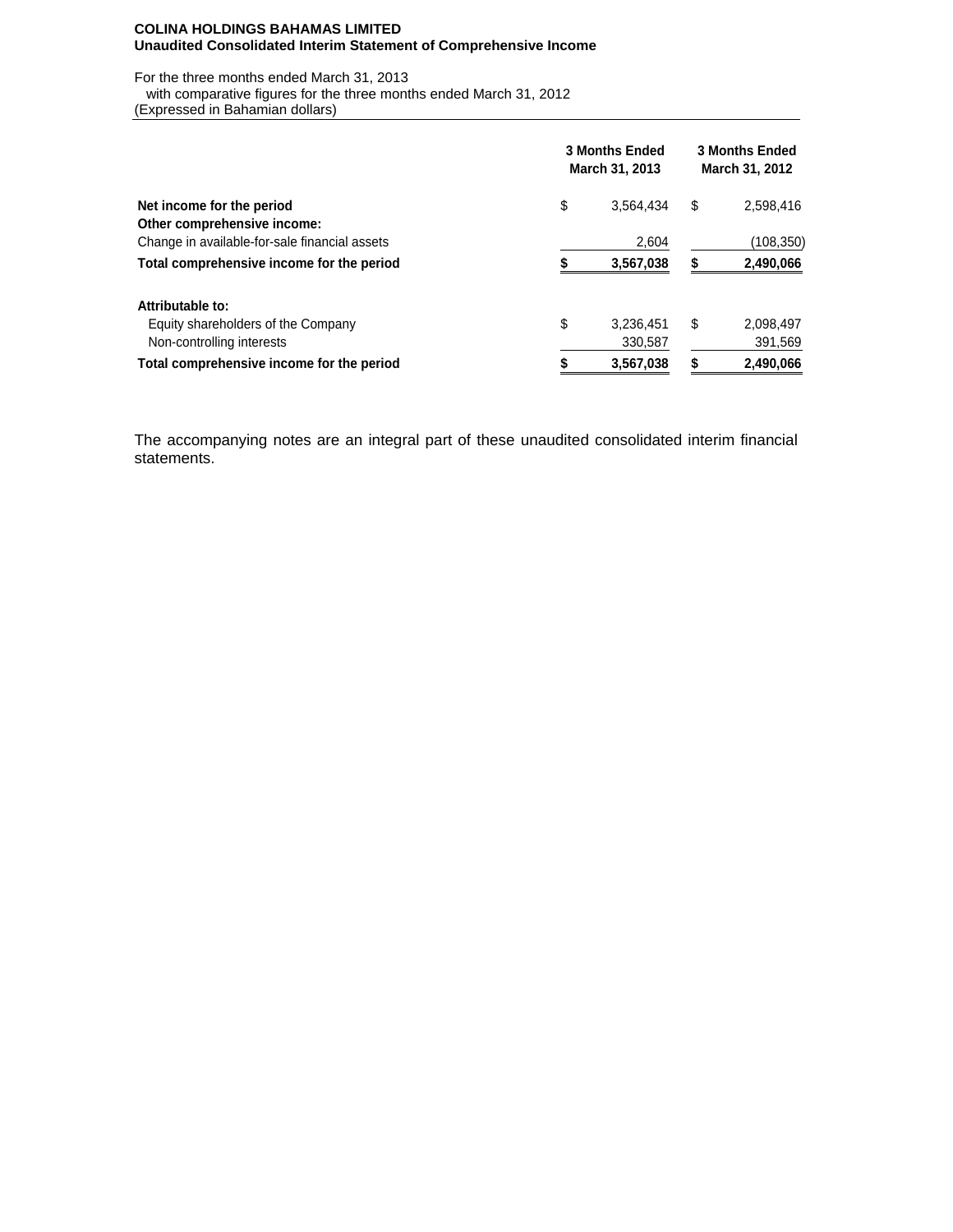## **COLINA HOLDINGS BAHAMAS LIMITED Unaudited Consolidated Statement of Changes in Equity**

## For the three months ended March 31, 2013

 with comparative figures for the three months ended March 31, 2012 (Expressed in Bahamian dollars)

|                                                                                           |   | Ordinary<br><b>Share</b><br>Capital | Treasury<br><b>Shares</b> | Share<br>Premium | <b>Revaluation</b><br>Reserve | Preference<br><b>Share</b><br>Capital | <b>Retained</b><br><b>Earnings</b> | Non-controlling<br><b>Interests</b> | Total<br><b>Equity</b>    |
|-------------------------------------------------------------------------------------------|---|-------------------------------------|---------------------------|------------------|-------------------------------|---------------------------------------|------------------------------------|-------------------------------------|---------------------------|
| Balance, January 1, 2012<br>Net loss on remeasurement of<br>available-for-sale securities | S | 24,729,613                          | - \$<br>$(162, 254)$ \$   | 5,960,299 \$     | 7,815,781                     | 30,000,000 \$<br>\$                   | 38,983,366 \$                      | 12,337,522 \$                       | 119,664,327               |
| to fair value                                                                             |   |                                     |                           |                  | (108, 350)                    |                                       |                                    |                                     | (108, 350)                |
| Net income for the period                                                                 |   |                                     |                           |                  |                               | ٠                                     | 2,206,847                          | 391,569                             | 2,598,416                 |
| Changes in non-controlling interests                                                      |   |                                     |                           |                  |                               |                                       |                                    | (7, 357)                            | (7, 357)                  |
| Ordinary share dividend<br>Preference share dividends                                     |   |                                     |                           |                  |                               | $\blacksquare$                        | (2,959,985)<br>(489, 300)          |                                     | (2,959,985)<br>(489, 300) |
| Balance, March 31, 2012                                                                   |   | 24,729,613                          | $(162, 254)$ \$<br>-S     | 5,960,299 \$     | 7,707,431                     | 30,000,000                            | 37,740,928                         | 12,721,734                          | 118,697,751               |
| Balance, January 1, 2013<br>Net gain on remeasurement of                                  | S | 24,729,613 \$                       | $(154, 531)$ \$           | 5,960,299 \$     | 8,736,942 \$                  | 30,000,000 \$                         | 44,410,992 \$                      | 14,233,267                          | 127,916,582<br>- \$       |
| available-for-sale securities<br>to fair value                                            |   |                                     |                           |                  | 2,604                         |                                       |                                    |                                     | 2,604                     |
| Net income for the period                                                                 |   |                                     | $\overline{\phantom{a}}$  |                  |                               | $\overline{\phantom{a}}$              | 3,233,847                          | 330,587                             | 3,564,434                 |
| Changes in non-controlling interests                                                      |   |                                     | $\overline{\phantom{a}}$  |                  |                               |                                       |                                    | 658,772                             | 658,772                   |
| Preference share dividends                                                                |   |                                     |                           |                  |                               |                                       | (468, 750)                         |                                     | (468, 750)                |
| Balance, March 31, 2013                                                                   |   | 24,729,613                          | $(154, 531)$ \$<br>-S     | 5,960,299 \$     | 8,739,546                     | 30,000,000<br>- 5                     | 47,176,089<br>-5                   | 15,222,626<br>- 5                   | 131,673,642               |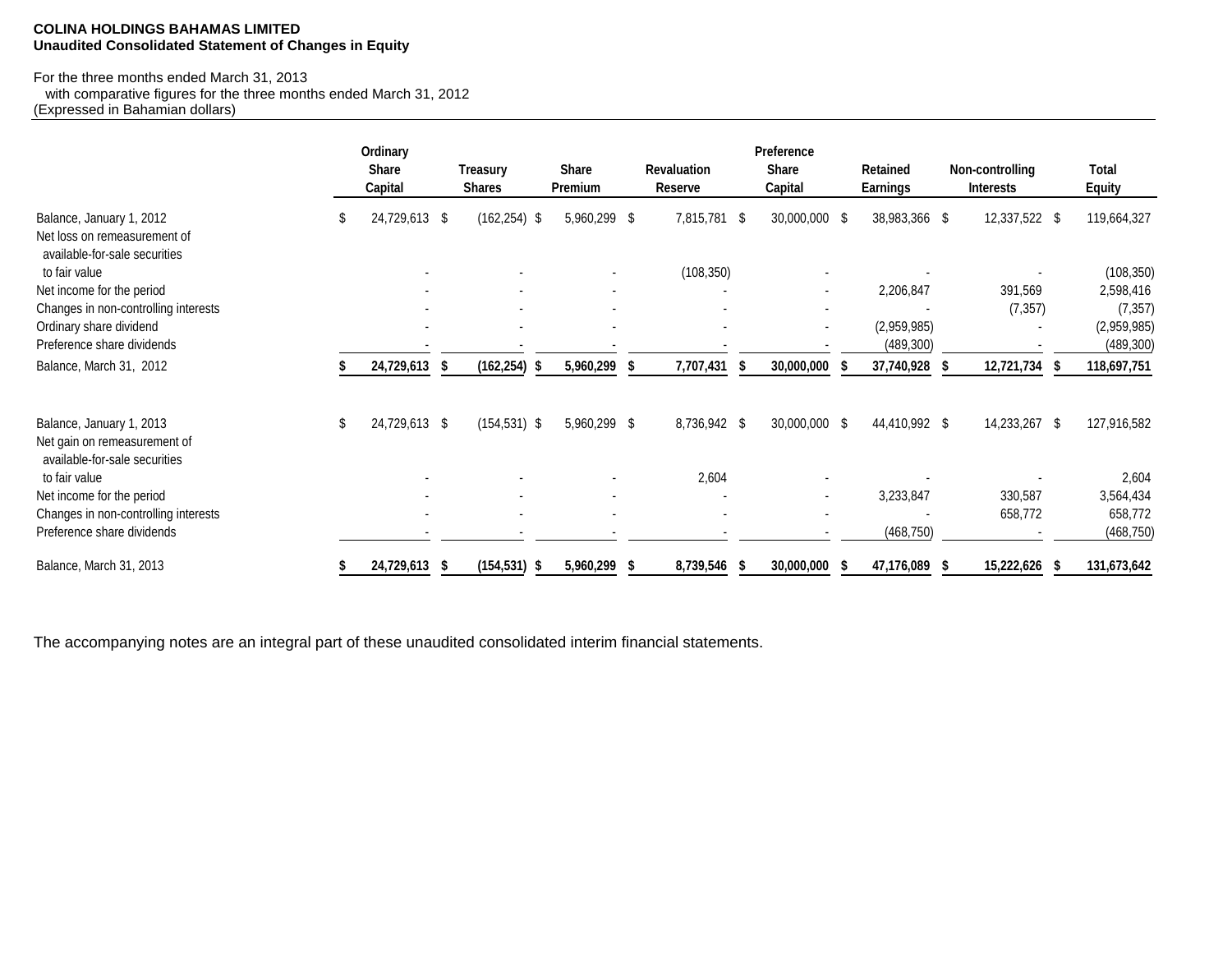#### **COLINA HOLDINGS BAHAMAS LIMITED Unaudited Consolidated Statement of Cash Flows**

## For the three months ended March 31, 2013

with comparative figures for the three months ended March 31, 2012

(Expressed in Bahamian dollars)

|                                                      | <b>3 Months Ended</b><br>March 31, 2013 | <b>3 Months Ended</b><br>March 31, 2012 |             |
|------------------------------------------------------|-----------------------------------------|-----------------------------------------|-------------|
| Cash flows from operating activities:                |                                         |                                         |             |
| Net income                                           | \$<br>3,564,434                         | \$                                      | 2,598,416   |
| Adjustments to reconcile net income to net cash      |                                         |                                         |             |
| used in operating activities:                        |                                         |                                         |             |
| Change in unrealized gain on fair value              |                                         |                                         |             |
| through income securities                            | (658, 864)                              |                                         | (351, 461)  |
| Increase in provision for future policy benefits     | 2,645,573                               |                                         | 4,217,070   |
| Changes in loss provisions for loans and receivables | (339, 116)                              |                                         | 89,370      |
| Depreciation and amortization charges                | 572,579                                 |                                         | 588,774     |
| Net realized gain on fair value through              |                                         |                                         |             |
| income securities                                    |                                         |                                         | (3,056)     |
| Interest income                                      | (5,973,166)                             |                                         | (6,046,631) |
| Dividend income                                      | (424, 088)                              |                                         | (476,582)   |
| Operating cash flows before changes in operating     |                                         |                                         |             |
| assets and liabilities                               | (612, 648)                              |                                         | 615,900     |
| Changes in operating assets and liabilities:         |                                         |                                         |             |
| Decrease/(increase) in other assets                  | 11,572,072                              |                                         | (2,942,720) |
| (Increase)/decrease in other liabilities             | (6,766,841)                             |                                         | 6,820,805   |
| Net cash provided by operating activities            | 4,192,583                               |                                         | 4,493,985   |

(Continued)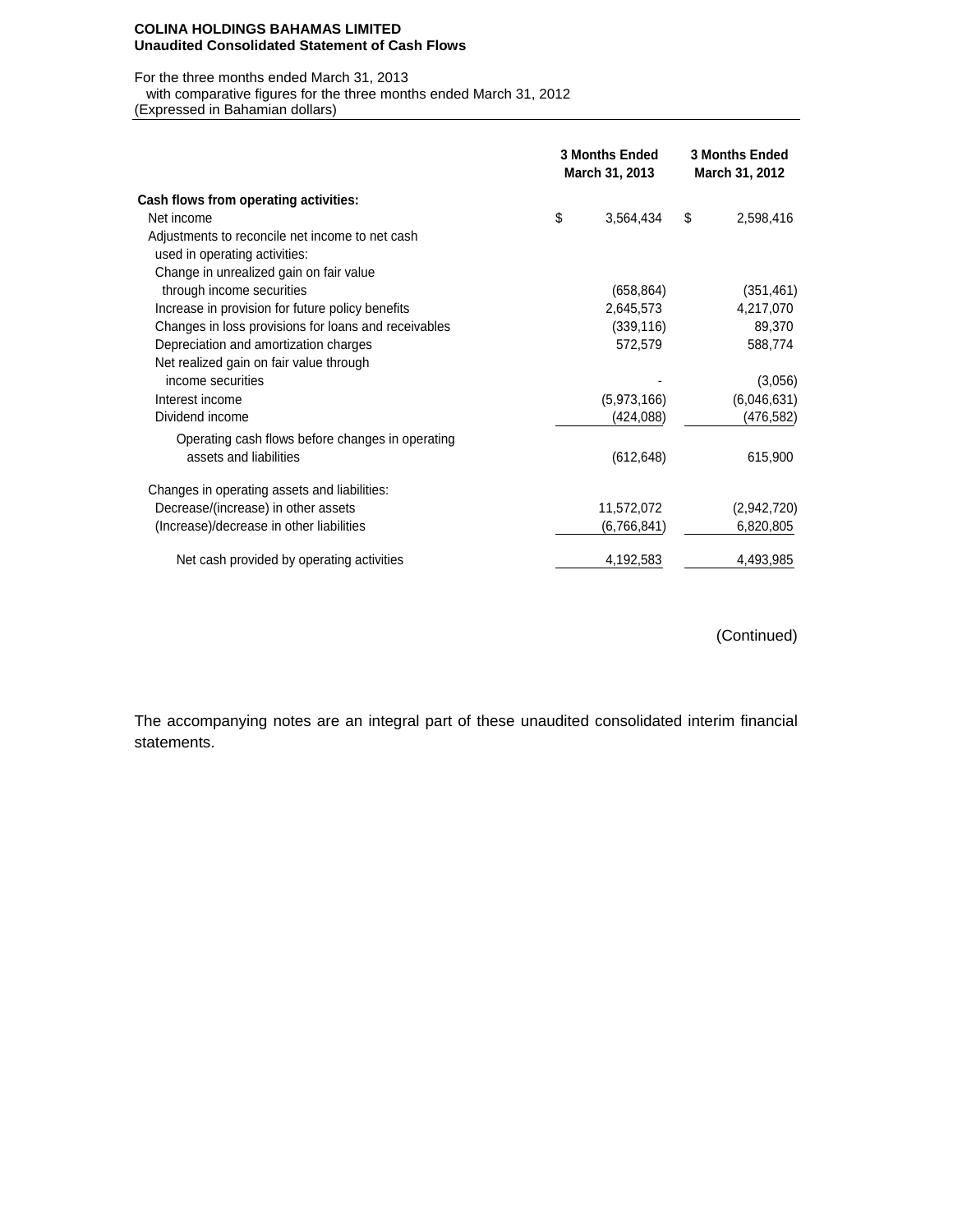#### **COLINA HOLDINGS BAHAMAS LIMITED Unaudited Consolidated Statement of Cash Flows**

## For the three months ended March 31, 2013

with comparative figures for the three months ended March 31, 2012

(Expressed in Bahamian dollars)

|                                                               | <b>3 Months Ended</b><br>March 31, 2013 | <b>3 Months Ended</b><br>March 31, 2012 |
|---------------------------------------------------------------|-----------------------------------------|-----------------------------------------|
| Cash flows from investing activities:                         |                                         |                                         |
| Acquisition of subsidiaries, net of cash acquired             | 660,750                                 | (7, 357)                                |
| (Increase)/decrease in term deposits with original maturities |                                         |                                         |
| greater than 90 days                                          | (5,560,493)                             | 9,516,612                               |
| Increase in restricted cash                                   | (61, 342)                               | (350)                                   |
| Fair value through income securities purchased                | (1,846,742)                             | (398, 181)                              |
| Proceeds on disposal of fair value through income             |                                         |                                         |
| securities                                                    | 28,928                                  | 280,941                                 |
| Available-for-sale securities purchased                       | (6, 571, 733)                           | (2,792,536)                             |
| Proceeds on disposal of available-for-sale securities         | 15,864                                  | 93,034                                  |
| Decrease in loans to policyholders                            | 346,857                                 | 369,136                                 |
| Additions to investment property                              | (209, 728)                              | (188, 870)                              |
| Net change in mortgage and commercial loans                   | 1,439,203                               | 2,881,044                               |
| Interest received                                             | 6,354,231                               | 6,037,476                               |
| Dividends received                                            | 424,088                                 | 476,582                                 |
| Additions to property and equipment                           | (398, 262)                              | (559, 328)                              |
| Net cash (used in)/provided by investing activities           | (5,378,379)                             | 15,708,203                              |
| Cash flows used in financing activities:                      |                                         |                                         |
| Dividends to ordinary shareholders                            |                                         | (2,959,985)                             |
| Dividends to preference shareholders                          | (468, 750)                              | (489,300)                               |
| Net cash used in financing activities                         | (468, 750)                              | (3,449,285)                             |
| Net (decrease)/increase in cash and cash equivalents          | (1,654,546)                             | 16,752,903                              |
| Cash and cash equivalents, beginning of period                | 45,331,638                              | 32,921,872                              |
| Cash and cash equivalents, end of period (Note 3)             | 43,677,092<br>\$                        | 49,674,775<br>5                         |

## (Concluded)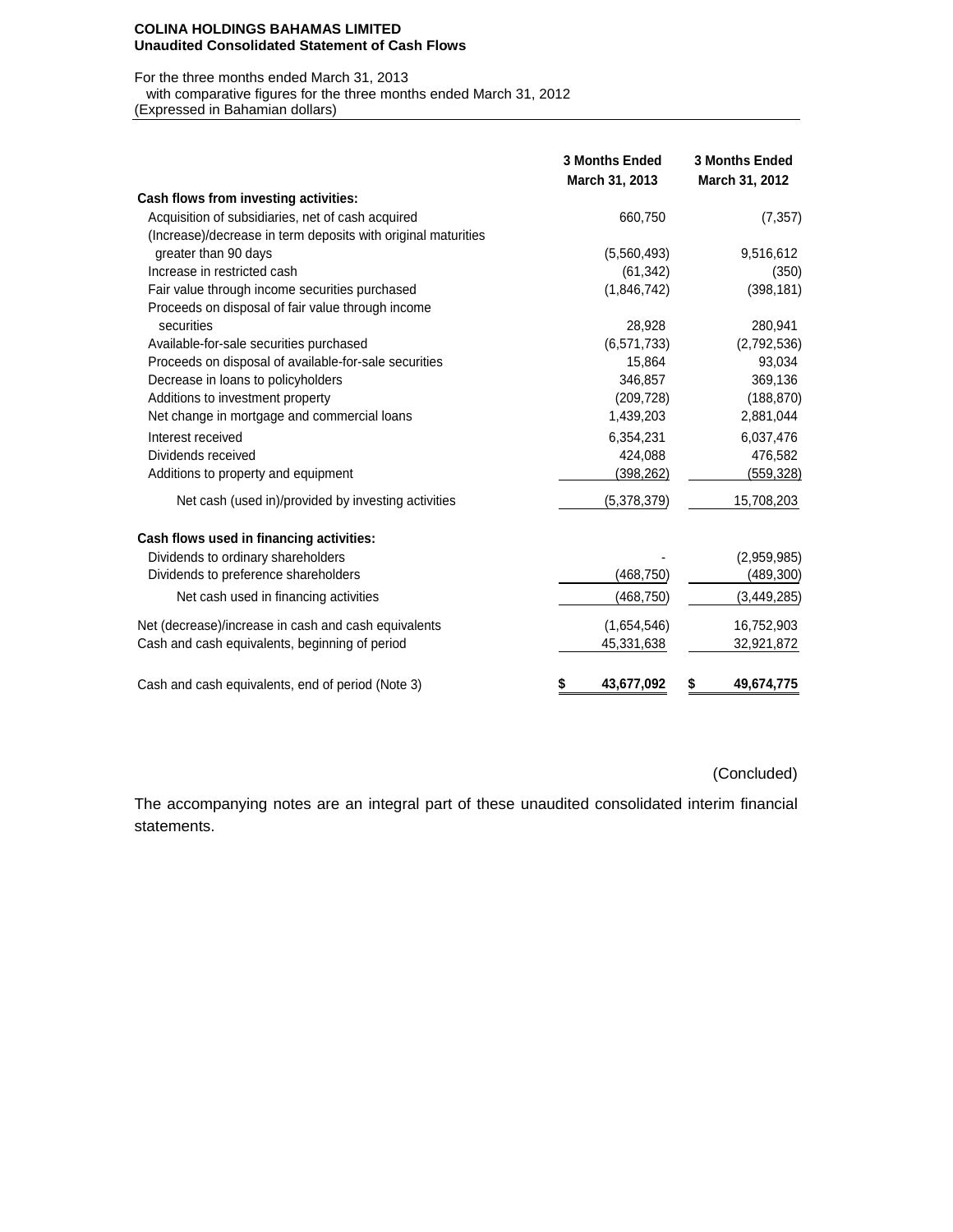For the period ended March 31, 2013 (Expressed in Bahamian dollars)

## **1. General Information**

Colina Holdings Bahamas Limited ("the Company") was incorporated under the laws of the Commonwealth of The Bahamas on July 6, 1993.

The Company acts principally as the holding company of Colina Insurance Limited ("Colina") and Colina General Insurance Agency & Brokers Limited ("CGIA"), both of which are wholly-owned. Colina is a life and health insurer incorporated and registered to operate as a life and health insurer in The Bahamas, The Cayman Islands and The Turks and Caicos Islands. CGIA was acquired by the Company in December 2011 and is a general insurance agent and broker, incorporated and registered to operate in The Bahamas.

The ordinary shares of the Company are listed on the Bahamas International Securities Exchange. At March 31, 2013, approximately 58.2% of the Company's issued ordinary shares were owned by A.F. Holdings Ltd. and 41.8% by the Bahamian public.

The registered office of the Company is located at St. Andrew's Court, Frederick Street Steps, P.O. Box N-4805, Nassau, The Bahamas and its principal place of business is located at 308 East Bay Street, P.O. Box N-4728, Nassau, The Bahamas.

# **2. Significant Accounting Policies**

The consolidated financial statements have been prepared in accordance with International Financial Reporting Standards ("IFRS") for interim financial information. Accordingly, they do not include all of the information and footnotes required by IFRS for complete financial statements. In the opinion of management, these unaudited condensed consolidated financial statements reflect all adjustments (consisting of normal recurring accruals) considered necessary for a fair presentation of the Company's financial position and results of operations as at the end of and for the periods presented. All significant intercompany accounts and transactions have been eliminated from these statements. The preparation of unaudited condensed consolidated financial statements in conformity with IFRS requires management to make estimates and assumptions that affect the reported amounts of assets and liabilities and disclosure of contingent assets and liabilities at the date of the financial statements and the reported amounts of revenues and expenses during the reporting period. Actual results could differ from these estimates.